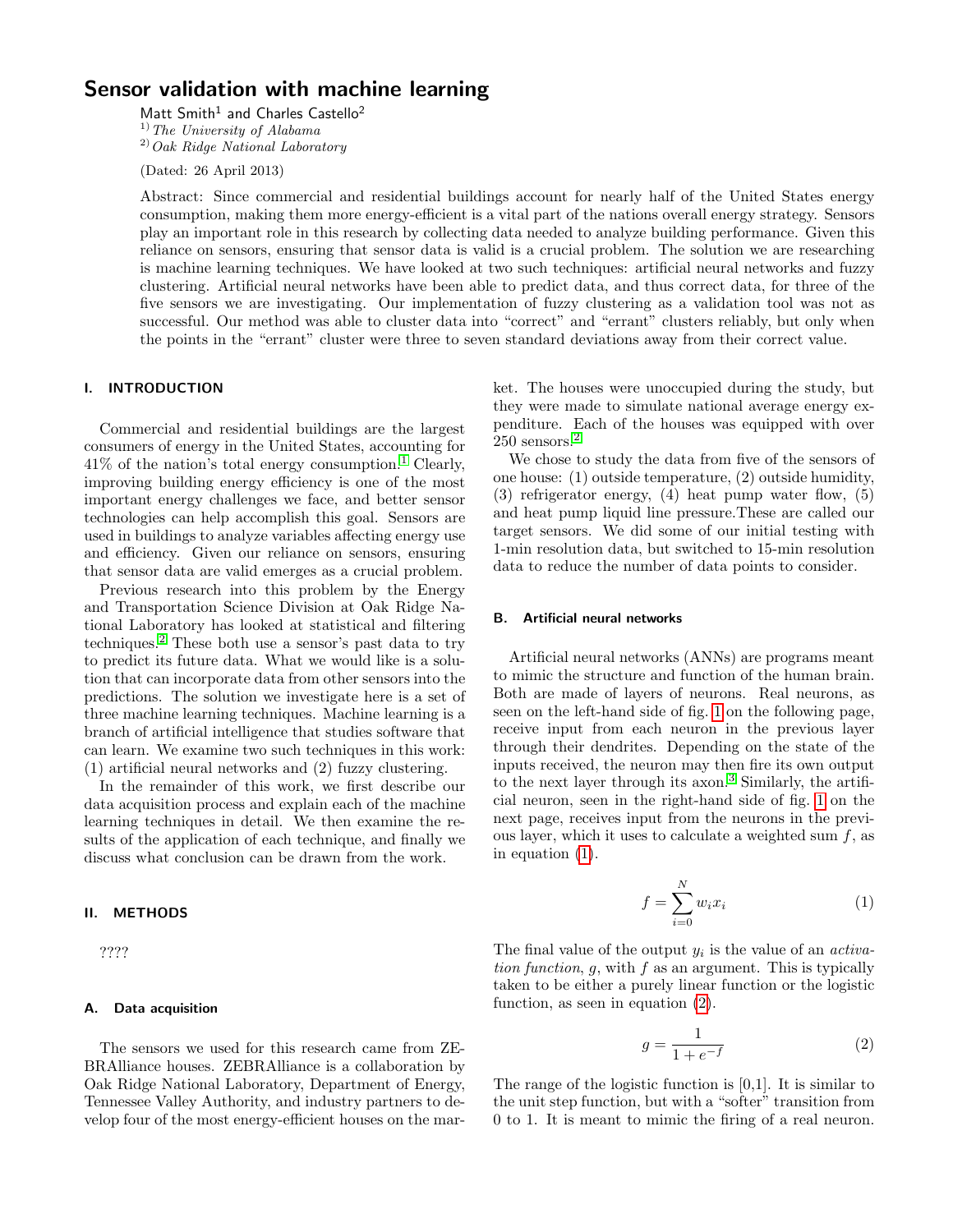The unit step function is a better approximation of this, but the logistic function is used because it is easier to work with computationally.<sup>[4](#page-3-3)</sup>



<span id="page-1-0"></span>FIG. 1: A diagram of a real neuron and an artificial neuron.

ANNs are arranged into layers. A network typically consists of three layers: input layer, hidden layer, and output layer. First, the input layer feeds input to the hidden layer. The input layer does no calculations; thus, it is not actually composed of neurons. There is one node for each output. Next, the hidden layer receives from the input layer and outputs to the output layer. This is where most of the calculations are done. The activation function of neurons in the hidden layer is usually the logistic function. The number of neurons in the hidden layer is chosen by the user. Having more neurons yields better accuracy, but increases computational complexity. The hidden layer can contain multiple layers of neurons within itself. Finally, the output layer does a final round of calculations to produce the final output of the network. The activation function of neurons in the output layer is often taken to be linear. The output layer has one neuron for each output.

We wanted to use ANNs to predict data with a regression model. Our method was to use 85% of the data points we had to train the network and fit the model. The remaining 15% percent were used to test the model made during training. We used the root-mean-square error between the network output and the actual sensor data for those points as our metric.

### C. Fuzzy clustering

Fuzzy clustering is a variant on classical set theory. In classical set theory, whether an element  $x$  of the universe of discourse  $X$  is a member of a given set  $A$  is given by the *characteristic function*,  $\chi$ , of  $A$ ,

$$
\chi_A(x) = \begin{cases} 1 \text{ iff } x \in A \\ 0 \text{ iff } x \notin A \end{cases} . \tag{3}
$$

In other words, an element either is a member of a set or it is not. Fuzzy set theory, on the other hand, allows for a continuum of membership values given by the membership function

$$
\mu_A(x) : X \to [0, 1]. \tag{4}
$$

When  $\mu$  is zero, x is not an element of A. When it is one,  $x$  is completely a member of  $A$ . For values between zero and one, x can be said to be "sort of" an element of  $A$ <sup>[5](#page-3-4)</sup>

The difference between classical sets and fuzzy sets can be seen in fig. [2.](#page-1-1) The upper half is a classical set A inside a universe of discourse. The universe is crisply divided into regions of A and NOT A. In the fuzzy region in the lower half of the figure, however, there is a gradient of membership in A seen by the fading out of black.



<span id="page-1-1"></span>FIG. 2: Comparison of classical sets (upper half) and fuzzy sets (lower half).

We wanted to use fuzzy clustering to validate the data of target sensors. Our method was as follows. We used clustering to isolate incorrect, or "errant" points in their own cluster, leaving "correct" points in their own cluster. To make errant points, we performed the following operation to randomly-selected data points:

$$
x_e = x + N\sigma \tag{5}
$$

where x is the original value of the data point,  $x_e$  is the new, errant value,  $\sigma$  is the standard deviation of the original data set, and  $N$  is a scalar dubbed the *errancy factor*. By choosing random points to be errant and increasing N, we can see how far the data must be made errant before the fuzzy clustering algorithm will group errant points mostly (or entirely) into their own cluster.

To test how well this clustering happened, we counted the total number of data points in each cluster, T, and the number of errant points in each cluster, e. Ideally, for the correct cluster we should have  $e/T = 0$ , and for the errant cluster we should have  $e/T = 1$ . To determine whether a given point was "in" a given cluster, we used a threshold value,  $t$ . If for a given point  $x$  it is true that  $\mu_{errant}(x) > t$ , then x is in the errant cluster. Similarly, if  $\mu_{correct}(x) > t$ , then x is in the correct cluster. Note that as long as  $t$  is greater than 0.5, a point cannot be in both clusters, since  $\mu_{errant}(x) + \mu_{correct}(x) = 1$ .

We used the fuzzy c-means algorithm as described by Bezdek et al.[7](#page-3-5)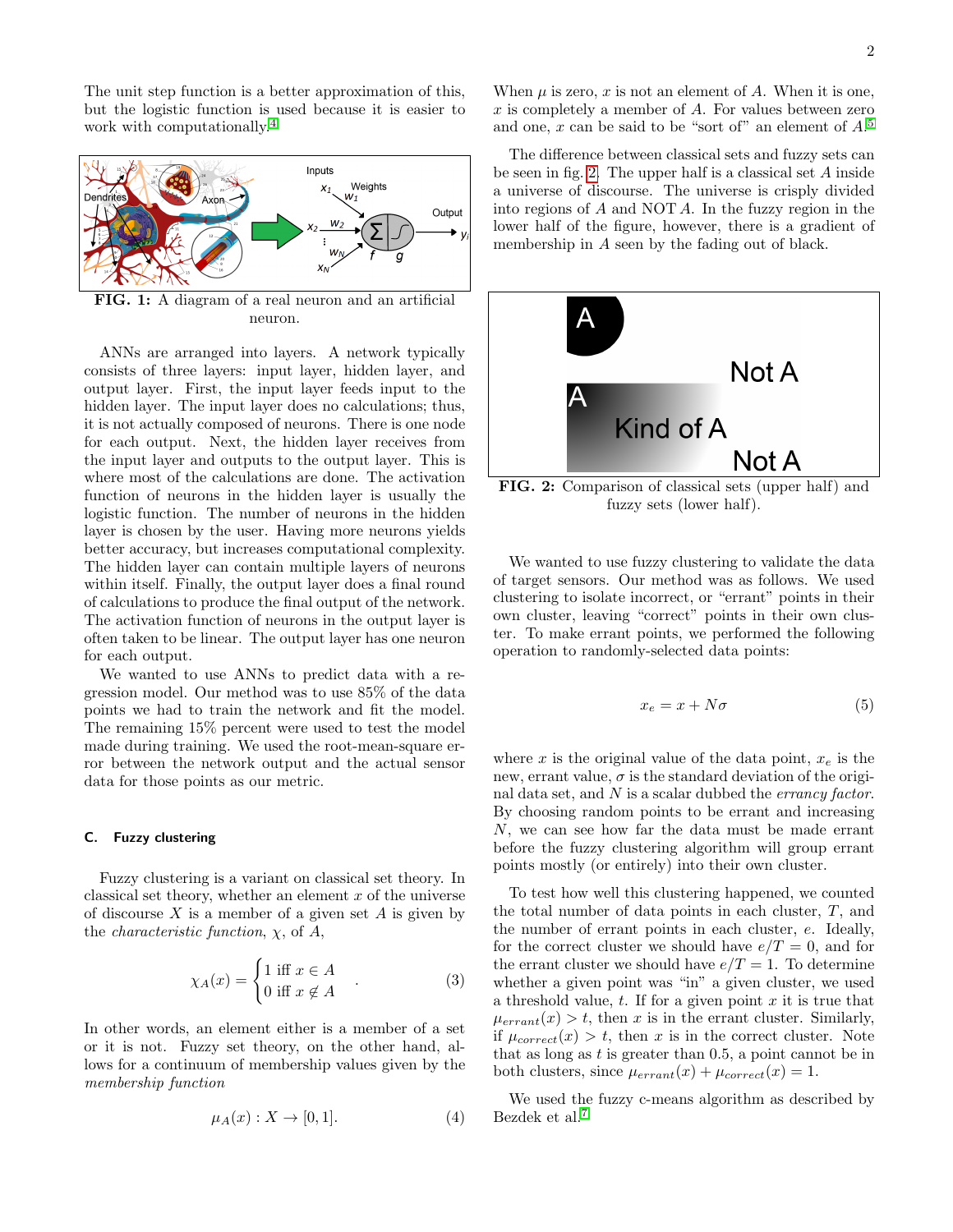## III. RESULTS

### A. Artificial neural networks

ANNs proved to be quite effective at predicting data for three of the five sensors: temperature, humidity, and pressure. As fig. [3](#page-2-0) on the next page shows, for these three sensors, the root-mean-square error (RMSE) between the network output and the actual target data for 500 networks was mostly less than 8% of the respective sensor's mean value.

For the other two sensors, liquid flow and refrigerator energy, this was not the case, as fig. [4](#page-2-1) shows. For the energy sensor, the RMSEs are mostly around 152%. We suspect this poor result is due to the energy sensor's somewhat erratic distribution of values. For the flow sensor, its RMSEs are nearly all very low. However, this sensor has many readings of  $0 -$  dozens in a row, in fact. With this sort of distribution, a constant 0 function would probably yield a low RMSE, but may not necessarily reflect a good prediction.



<span id="page-2-0"></span>FIG. 3: Histogram of root-mean-square error (RMSE) of 500 networks each for temperature, humidity, and pressure sensors. The RMSE values are expressed as a percentage of their respective sensor's mean value.

## B. Fuzzy clustering

Our fuzzy clustering validation method proved not to be useful. In fig. [5,](#page-2-2) we see the concentration of errant points,  $e/T$ , as a function of the errancy factor for the correct and errant clusters with differing values of t for the temperature sensor. In this particular simulation, 20% of the total population was errant. As the figure shows, the concentration for the errant cluster does not get close to 1 until the errancy factor is about 4, meaning the errant data is about four standard deviations above its original value. When the concentration is not near 1, there are still a lot of correct points in the errant cluster. This means that this validation method is not effective until a large chunk of data are off by several standard



<span id="page-2-1"></span>FIG. 4: Histogram of root-mean-square error (RMSE) of 500 networks each for liquid flow and energy sensors. The RMSE values are expressed as a percentage of their respective sensor's mean value.

deviations. A validation method that only works when data is wrong by that amount isn't of much use. We obtained similar results with the other sensors. When we decreased the number of errant points, the data had to be even more wrong before the errant points were clustered by themselves – as high as seven standard deviations when 5% of the population was errant.



<span id="page-2-2"></span>**FIG. 5:** Concentration of errant points,  $e/T$ , for correct and errant clusters